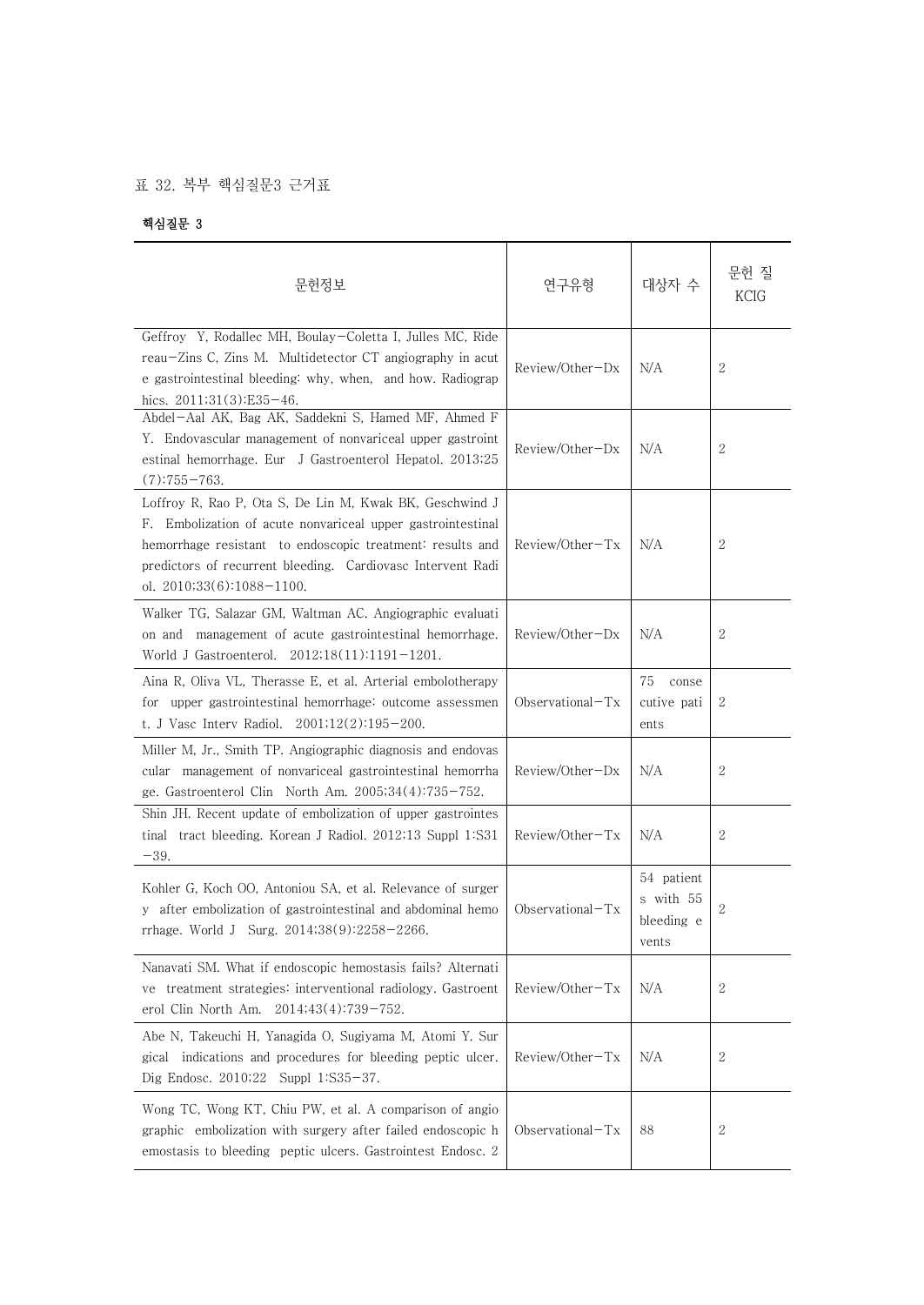| $011;73(5):900-908.$                                                                                                                                                                                                                                                      |                     |                                           |              |
|---------------------------------------------------------------------------------------------------------------------------------------------------------------------------------------------------------------------------------------------------------------------------|---------------------|-------------------------------------------|--------------|
| Garcia-Blazquez V, Vicente-Bartulos A, Olavarria-Delgado<br>A, Plana MN, van der Winden D, Zamora J. Accuracy of C<br>T angiography in the diagnosis of acute gastrointestinal ble<br>eding: systematic review and meta-analysis. Eur Radiol. 2<br>$013;23(5):1181-1190.$ | Meta-analysis       | 22<br>studies;<br>672<br>patients         | 1            |
| Jaeckle T, Stuber G, Hoffmann MH, Jeltsch M, Schmitz BL,<br>Aschoff AJ. Detection and localization of acute upper and l<br>ower gastrointestinal (GI) bleeding with arterial phase mul<br>ti-detector row helical CT. Eur Radiol. $2008;18(7):1406-$<br>1413.             | $Observational-Dx$  | 36<br>conse<br>cutive pati<br>ents        | 3            |
| Wu LM, Xu JR, Yin Y, Qu XH. Usefulness of CT angiograph<br>y in diagnosing acute gastrointestinal bleeding: a meta-ana<br>lysis. World J Gastroenterol. $2010;16(31):3957-3963$ .                                                                                         | Meta-analysis       | 9<br>studies;<br>198<br>patients          | 1            |
| Kim J, Kim YH, Lee KH, Lee YJ, Park JH. Diagnostic Perfor<br>mance of CT Angiography in Patients Visiting Emergency<br>Department with Overt Gastrointestinal Bleeding. Korean J<br>Radiol. 2015;16(3):541-549                                                            | $Observational-Dx$  | 111                                       | 3            |
| Yoon W, Jeong YY, Shin SS, et al. Acute massive gastrointe<br>stinal bleeding: detection and localization with arterial phas<br>e multi-detector row helical CT. Radiology. $2006;239(1):1$<br>$60 - 167$ .                                                               | $Observational-Dx$  | 26<br>conse<br>cutive pati<br>ents        | 2            |
| Mellinger JD, Bittner JGt, Edwards MA, Bates W, Williams<br>HT. Imaging of gastrointestinal bleeding. Surg Clin North A<br>m. $2011;91(1):93-108$ .                                                                                                                       | Review/Other-Dx     | N/A                                       | $\mathbf{2}$ |
| Sudheendra D, Venbrux AC, Noor A, et al. Radiologic techni<br>ques and effectiveness of angiography to diagnose and trea<br>t acute upper gastrointestinal bleeding. Gastrointest Endosc<br>Clin N Am. 2011;21(4):697-705.                                                | $Review/Other-Dx$   | N/A                                       | $\mathbf{2}$ |
| Yap FY, Omene BO, Patel MN, et al. Transcatheter embolot<br>herapy for gastrointestinal bleeding: a single center review<br>of safety, efficacy, and clinical outcomes. Dig Dis Sci. 201<br>3;58(7):1976-1984.                                                            | Observational-Tx    | 95                                        | 2            |
| Chua AE, Ridley LJ. Diagnostic accuracy of CT angiography<br>in acute gastrointestinal bleeding. J Med Imaging Radiat On<br>2008;52(4):333-338.<br>col.                                                                                                                   | Meta-analysis       | 8<br>studies<br>$(129)$ patie<br>n<br>ts) | 1            |
| Jaeckle T, Stuber G, Hoffmann MH, Freund W, Schmitz BL,<br>Aschoff AJ. Acute gastrointestinal bleeding: value of MDC<br>2008;33(3):285-293.<br>T. Abdom Imaging.                                                                                                          | $Review/Other-Dx$   | N/A                                       | 2            |
| Scheffel H, Pfammatter T, Wildi S, Bauerfeind P, Marincek<br>Alkadhi H. Acute gastrointestinal bleeding: detection of<br>В.<br>source and etiology with multidetector-row CT. Eur Radio<br>$1.2007;17(6):1555-1565.$                                                      | Observational $-Tx$ | 18                                        | 4            |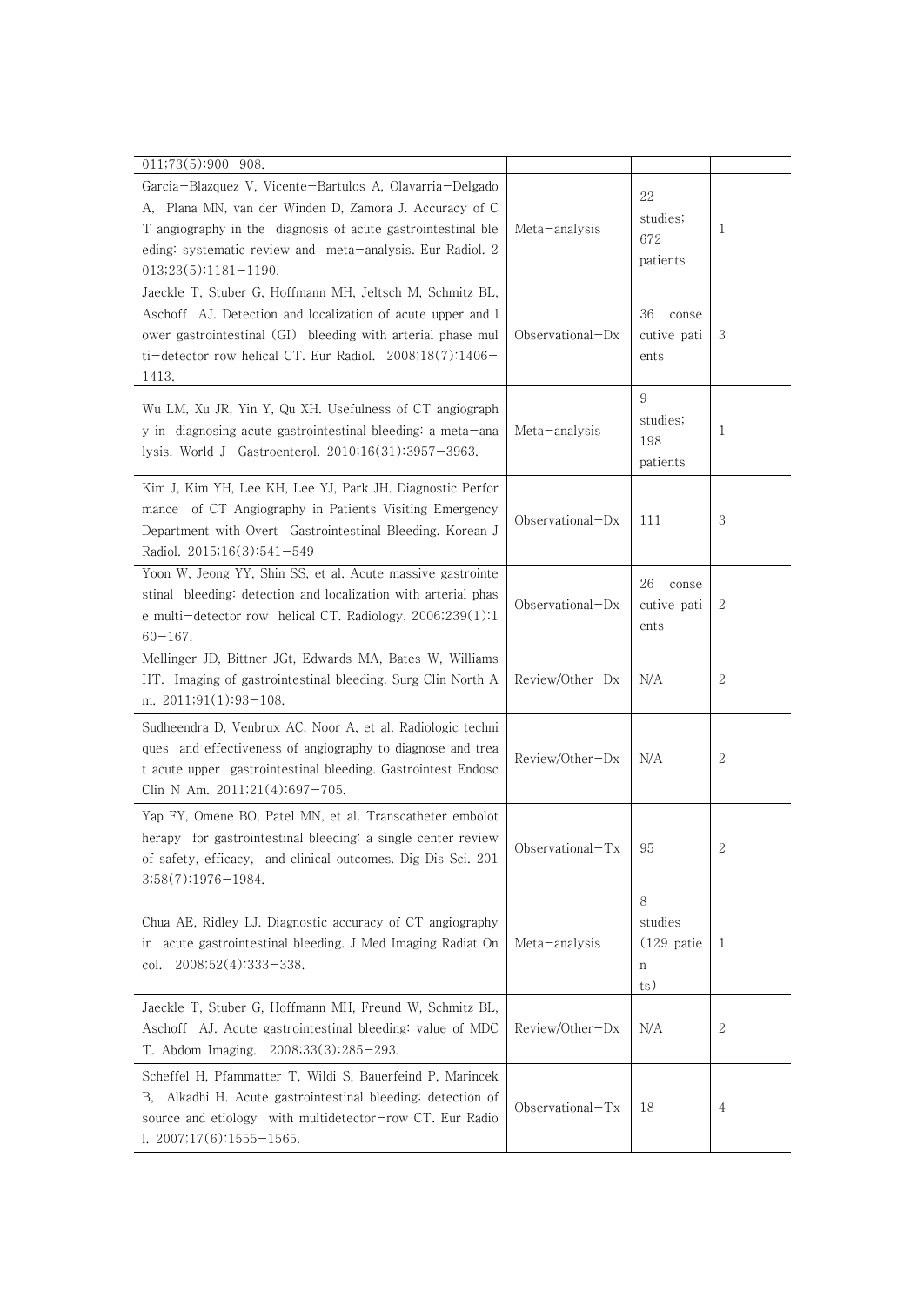| Chang WC, Tsai SH, Chang WK, et al. The value of multid<br>etector-row computed tomography for localization of obscu<br>re acute gastrointestinal bleeding. Eur J Radiol. 2011;80(<br>$2)$ :229-235.                                                             | Observational $-Dx$     | 92                                                             | $\overline{2}$ |
|------------------------------------------------------------------------------------------------------------------------------------------------------------------------------------------------------------------------------------------------------------------|-------------------------|----------------------------------------------------------------|----------------|
| Kennedy DW, Laing CJ, Tseng LH, Rosenblum DI, Tamarkin<br>SW. Detection of active gastrointestinal hemorrhage with C<br>T angiography: a $4(1/2)$ -year retrospective review. J Vasc<br>Interv Radiol. 2010;21(6):848-855.                                       | Observational $-Dx$     | 74<br>patients;<br>86<br><b>CT</b><br>angiogram<br>S           | 3              |
| Dobritz M, Engels HP, Schneider A, Bauer J, Rummeny EJ.<br>Detection of intestinal bleeding with multi-detector row CT<br>in an experimental setup. How many acquisitions are neces<br>sary? Eur Radiol. 2009;19(12):2862-2869.                                  | Observational-Dx        | 10<br>negative<br>controls<br>and $26$<br>complete<br>datasets | $\overline{2}$ |
| Kim JW, Shin SS, Yoon W, et al. Diagnosis of acute gastroi<br>ntestinal bleeding: comparison of the arterial, the portal, an<br>d the combined set using 64-section computed tomograph<br>y. J Comput Assist Tomogr. 2011;35(2):206-211.                         | Observational $-Dx$     | 46                                                             | 2              |
| Zhou CG, Shi HB, Liu S, et al. Transarterial embolization fo<br>r massive gastrointestinal hemorrhage following abdominal<br>surgery. World J Gastroenterol. $2013;19(40):6869-6875$ .                                                                           | $Review/Other-Tx$       | 26                                                             | 2              |
| Johnson JO. Diagnosis of acute gastrointestinal hemorrhage<br>and acute mesenteric ischemia in the era of multidetector r<br>ow CT. Radiol Clin North Am. 2012;50(1):173-182.                                                                                    | Review/Other-Tx         | N/A                                                            | $\overline{2}$ |
| Steiner K, Gollub F, Stuart S, Papadopoulou A, Woodward<br>N. Acute gastrointestinal bleeding: CT angiography with m<br>ulti-planar reformatting. Abdom Imaging. $2011;36(2):115$<br>$-125.$                                                                     | Review/Other-Tx         | N/A                                                            | $\overline{2}$ |
| Rollins ES, Picus D, Hicks ME et al. Angiography is useful<br>in detecting the source of chronic gastrointestinal bleeding<br>of obscure origin. Am J Roentgenol $1991;156:385-8$ .                                                                              | Observational           | 36                                                             | 4              |
| Leung WK, Ho SS, Suen BY et al. Capsule endoscopy or<br>angiography in patients with acute overt obscure gastrointes<br>tinal bleeding: a prospective randomized study with long-t<br>erm follow-up. Am J Gastroenterol $2012;107:1370-6$ .                      | Observational (전<br>향적) | 60                                                             | $\mathbf{2}$   |
| Hongsakul K, Pakdeejit S, Tanutit P. Outcome and predict<br>ive factors of successful transarterial embolization for the<br>treatment of acute gastrointestinal hemorrhage. Acta Radi<br>ol 2014;55:186-94.                                                      | Observational           | 70                                                             | 3              |
| Wildgruber M, Wrede CE, Zorger N, Müller-Wille R, Hame<br>r OW, Zeman F, Stroszczynski C, Heiss P. Computed tomo<br>graphy versus digital subtraction angiography for the diagn<br>osis of obscure gastrointestinal bleeding. Eur J Radiol. 2017<br>Mar;88:8-14. | Observational (전<br>향적) | 24                                                             | 2              |
| Jo J, Song HJ, Boo SJ, Na SY, Kim HU, Kim SH. Clinical eff                                                                                                                                                                                                       | Observational           | 45                                                             | $\sqrt{3}$     |